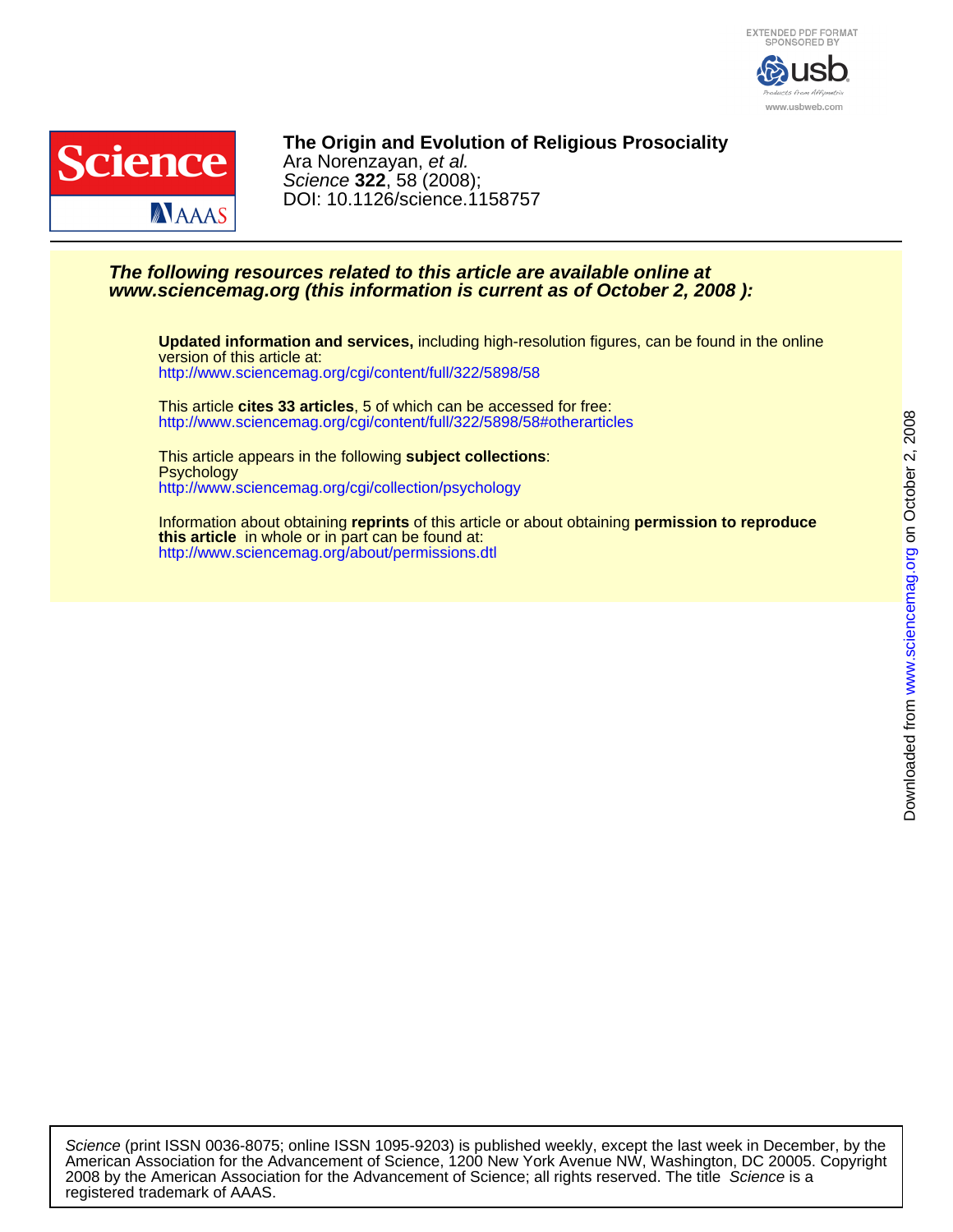# The Origin and Evolution of Religious Prosociality

Ara Norenzayan\* and Azim F. Shariff

We examine empirical evidence for religious prosociality, the hypothesis that religions facilitate costly behaviors that benefit other people. Although sociological surveys reveal an association between self-reports of religiosity and prosociality, experiments measuring religiosity and actual prosocial behavior suggest that this association emerges primarily in contexts where reputational concerns are heightened. Experimentally induced religious thoughts reduce rates of cheating and increase altruistic behavior among anonymous strangers. Experiments demonstrate an association between apparent profession of religious devotion and greater trust. Cross-cultural evidence suggests an association between the cultural presence of morally concerned deities and large group size in humans. We synthesize converging evidence from various fields for religious prosociality, address its specific boundary conditions, and point to unresolved questions and novel predictions.

Religious prosociality, or the idea that re-<br>ligions facilitate acts that benefit others at<br>a personal cost, has many proponents.<br>Indeed religious texts of all major religions ligions facilitate acts that benefit others at a personal cost, has many proponents. Indeed, religious texts of all major religions explicitly encourage prosociality in their adherents (1, 2). Social science theories have long pointed to religion as a cultural facilitator of social cohesion and ingroup solidarity  $(3, 4)$ , often at the expense of rival groups. However, opinion, rather than careful observation, has dominated the debate on religion's role in prosocial behavior. Recent years have seen new developments in evolutionary explanations of religion, bolstered by a small but growing empirical base that unites several academic disciplines. Here, we critically examine and synthesize evidence from anthropology, sociology, experimental psychology, and experimental economics for religious prosociality. We also address empirical inconsistencies found in studies examining the association between religion and prosociality, offer possible resolutions, and point to remaining issues and future directions.

Various evolutionary theories of religion all predict that religious beliefs and behaviors have facilitated human prosocial tendencies, but there is no scientific consensus yet as to exactly how this might have occurred. Some argue that at least certain religious beliefs and behaviors are evolutionary adaptations for group-living in large communities that have maximized genetic fitness (5), perhaps even by multilevel selection (4). However, these accounts have difficulty explaining the differential cultural distribution and cultural change over time of religious beliefs and behaviors. Two additional evolutionary accounts, however, are compatible with such cultural variability.

One proposes that religious content itself is a cultural by-product of a suite of psychological tendencies evolved in the Pleistocene for other purposes, such as detecting and inferring the content of other minds and sensitivity to one's prosocial reputation in the group (6, 7). Religious beliefs, to the extent that they were compatible with these psychological tendencies, could then culturally spread through social learning mechanisms and could solve adaptive problems, particularly the problem of cooperation in large groups. A third evolutionary perspective, known as cultural group selection  $(8)$ , maintains that competition among social groups may favor the spread of fitness-enhancing cultural beliefs and costly practices, such as religious prosociality (4, 9, 10). This last-mentioned view takes as its starting point that religious beliefs are cultural by-products of evolved psychology, but argues that reputation-sensitivity, although important, is not sufficient to explain the features of strong prosocial tendencies such as the ones found in religious behavior.

Despite these important differences, large agreement is emerging that selective pressures over the course of human evolution can explain the wide cross-cultural reoccurrence, historical persistence, and predictable cognitive structure of religious beliefs and behaviors. The tendency to detect agency in nature likely supplied the cognitive template that supports the pervasive belief in supernatural agents (6, 7, 11). These agents are widely believed to transcend physical, biological, and psychological limitations (6, 7). However, other important details are subject to cultural variation. Although in many societies supernatural agents are not directly concerned with human morality, in many others, morally concerned agents use their supernatural powers to observe and, in some cases, to punish and reward human social interactions. Examples include the God of Abrahamic religions and Viracocha, the Incan

supreme God, but also many morally concerned deities found in traditional societies, such as the adalo, ancestral spirits of the Kwaio Solomon islanders (7). These beliefs are likely to spread culturally to the extent that they facilitate ingroup cooperation. This could occur by conforming to individual psychology that favors reputationsensitive prosocial tendencies, as the by-product account holds; by competition among social groups, as the cultural group selection account would suggest; or possibly by some combination of the two. Religious behaviors and rituals, if more costly to cooperating group members than to freeloaders, may have reliably signaled the presence of devotion and, therefore, cooperative intention toward ingroup members, in turn, buffering religious groups against defection from freeloaders and reinforcing cooperative norms. Religious prosociality, thus, may have softened the limitations that kinship-based and (direct or indirect) reciprocity-based altruism place on group size. In this way, the cultural spread of religious prosociality may have facilitated the rise of stable, large, cooperative communities of genetically unrelated individuals.

The acute human sensitivity to prosocial reputation (12) is a psychological mechanism, originally unrelated to religion, that evolved to facilitate strong reciprocal cooperative bonds within groups (13). In an intensely social, gossiping species, reputational concerns likely contributed to the evolutionary stability of strong cooperation between strangers. Individuals known to be selfish could be detected, subsequently excluded from future interaction, and even actively punished (13, 14). The threat of being found out, therefore, became a potent motivator for good behavior. Accordingly, studies have repeatedly shown that experimentally reducing the degree of anonymity in economic games increases the rate of prosocial behavior  $(15)$ . Exposure to photographic and even schematic representations of human eyes increases prosocial behavior in economic games (16) and decreases cheating in naturalistic settings (17). We argue that religion's effect on prosocial tendencies similarly depends on such reputational sensitivity. The cognitive awareness of gods is likely to heighten prosocial reputational concerns among believers, just as the cognitive awareness of human watchers does among believers and nonbelievers alike (18). However, supernatural monitoring, to the degree that it is genuinely believed and cognitively salient, offers the powerful advantage that cooperative interactions can be observed even in the absence of social monitoring.

This line of reasoning accounts for a wide range of empirical evidence linking religion to prosocial tendencies and predicts that this association ought to be context-sensitive, with clear boundary conditions. First, religious devotion, insofar as it involves habitual worship of morally vigilant deities, is expected to be associated with greater prosocial reputational concern. Second, religious situations, such as religious ritual performance or being in religious

Department of Psychology, University of British Columbia, 2136 West Mall, Vancouver, BC V6T 1Z4, Canada.

<sup>\*</sup>To whom correspondence should be addressed. E-mail: ara@psych.ubc.ca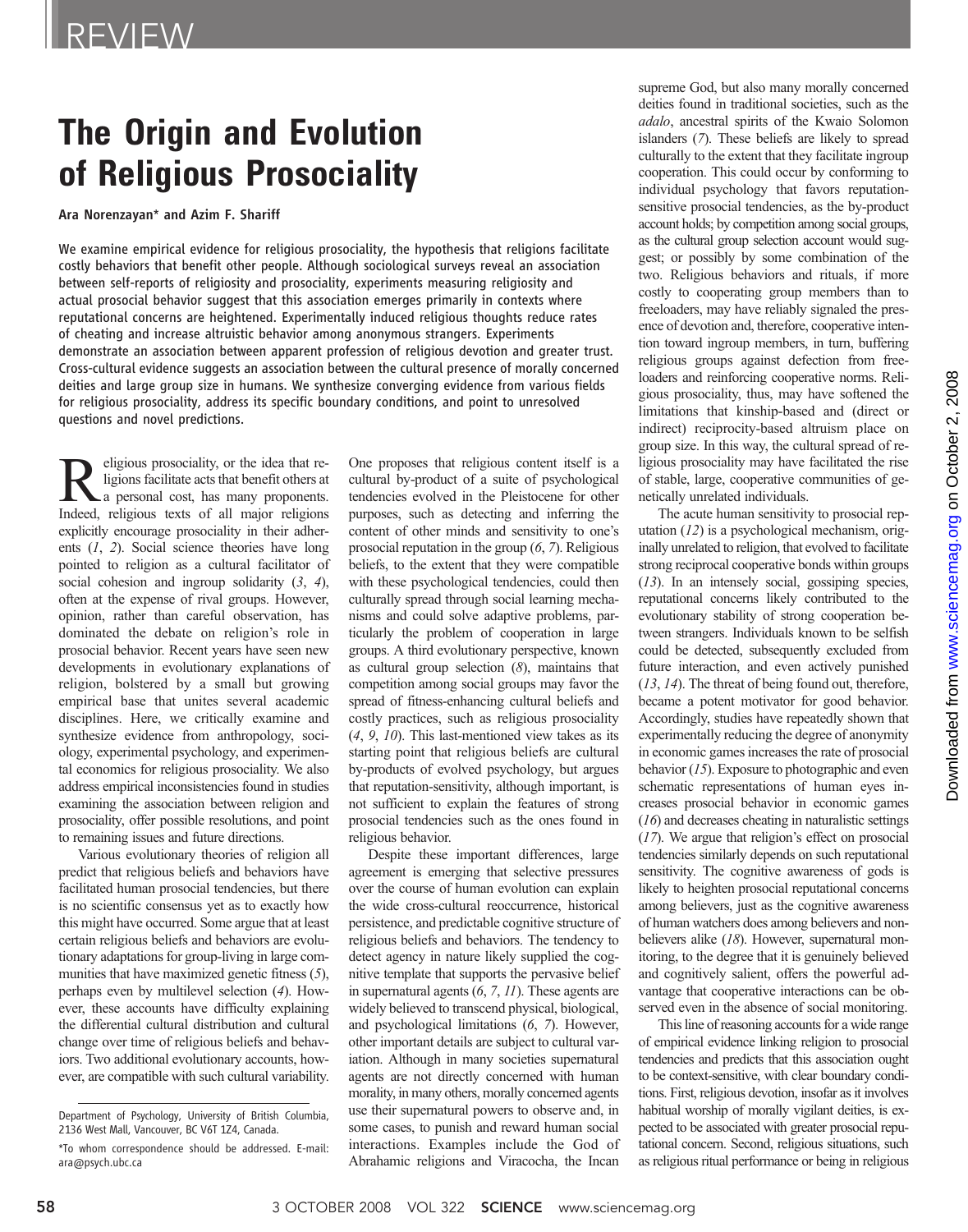surroundings, would, in societies with morally concerned deities, activate thoughts of these deities and habitually facilitate prosocial behavior. Therefore, experimentally inducing religious thoughts would also increase prosociality even when the situation is objectively anonymous. But this should be the case only when thoughts of morally concerned supernatural agents are cognitively accessible in the moment when prosocial decisions are called for. Third, religious behavior that signals genuine devotion would be expected to mobilize greater cooperation and trust, and when internal and external threats to group survival are high, religious groups would be expected to outlast secular ones. Fourth, large societies that have

successfully stabilized high levels of cooperative norms would be more likely than smaller ones to espouse belief in morally concerned gods who actively monitor human interactions. In the remainder of this paper, we critically examine the available empirical evidence in light of these four predictions.

#### Self-Reports: Religiosity and Charitability

If religions centered around moralizing gods promote prosociality, it would be expected that individuals who report stronger belief in such gods would have stronger altruistic tendencies. Sociological surveys suggest that this is the case. Those who frequently pray and attend religious services reliably report more prosocial behavior, such as charitable donations and volunteerism (1, 19). This "charity gap" is consistent across surveys and remains after controlling for income disparities, political orientation, marital status, education level, age, and gender. These findings have been much publicized as evidence that religious people are more prosocial than the nonreligious (19). However, it remains unresolved whether this charity gap persists beyond the ingroup boundaries of the religious groups (1). More importantly, these surveys are entirely based on selfreports of prosocial behavior. Psychologists have long known that

self-reports of socially desirable behaviors (such as charitability) may not be accurate, reflecting instead impression management or self-deception (20). If, as we hypothesize, religious individuals are more motivated to maintain a prosocial reputation than the nonreligious, then the former may be more likely to engage in prosocial reputation management. Supporting this hypothesis, psychological research summarizing many studies has found that measures of religiosity are positively associated with tests of socially desirable responding, a common human tendency to project an overly positive image of oneself in evaluative contexts (21). This association raises questions about the validity of self-report measures of prosocial behavior. To address these methodological limitations, experiments with behavioral outcomes must be consulted.

#### Behavioral Evidence: In Search of the Good Samaritans

In several behavioral studies, researchers failed to find any reliable association between religiosity and prosocial tendencies. In the classic "Good Samaritan" experiment (22), for example, researchers staged an anonymous situation modeled



Fig. 1. In the parable of The Good Samaritan [painting by Jacopo Bassano, d. 1592, copyright 2006, The National Gallery, London], Christ preaches universal compassion and prosocial behavior. A similar message is found in many religions. Modern research from social psychology, experimental economics, and anthropology suggests, however, that religious prosociality is extended discriminately and only under specific conditions.

after the Biblical parable—a man was lying on a sidewalk appearing to be sick and in need of assistance (Fig. 1). Participants varying in religiousness were led to pass by this victim (actually a research confederate) on their way to complete their participation in a study. Unobtrusively recorded offers of help showed no relation with religiosity in this anonymous context (22). Only a situational variable—whether participants were told to rush or take their time—produced differences in helping rates.

Other behavioral studies, however, have found reliable associations between religiosity and prosociality, but under limited conditions. In one study (23), researchers compared levels of cooperation and coordination between secular and religious kibbutzim in Israel. In this economic game, two members of the same kibbutz who remained anonymous to each other were given access to an envelope with a certain amount of money. Each participant simultaneously decided how much money to withdraw from the envelope and keep. Players only kept the money they requested if the sum of the requests did not exceed the total amount in the envelope. If it did, the players received nothing. The results showed

> that, controlling for relevant predictors, systematically less money was withdrawn in the religious kibbutzim than in the secular ones (23).

Thus, unlike studies such as the Good Samaritan, there were greater levels of prosociality among the religious in this study. One key difference is that reminders of God are likely to be chronically present in religious kibbutz, where religious prayer and attendance are a daily part of life. Another, is that prosociality in the religious kibbutz was clearly confined to the ingroup. In the kibbutzim study, highly religious men, who engaged in daily and communal prayer, took the least money, thereby showing the greatest amount of coordination and/or cooperation with ingroup members. It is also possible that regular, communal prayer involves public ritual participation, which, independent of religious devotion, might also encourage more prosociality.

Another approach to clarifying the nature and boundary conditions of religious prosociality is to investigate the altruistic or egoistic motivation underlying the prosocial act. One possibility holds that the greater prosociality of the religious is driven by an empathic motive to ameliorate the condition of others. Alternatively, prosocial behavior could be driven by egoistic motives, such as projecting a prosocial image or avoiding guilt (failing to live up to one's pro-

social self-image). The preponderance of the evidence supports the latter explanation. Studies repeatedly indicate that the association between conventional religiosity and prosociality occurs primarily when a reputation-related egoistic motivation has been activated (2). In one experiment, for example, participants were given the option of volunteering to raise money for a sick child who could not pay his medical bills (24). Participants in one condition were led to believe that they would certainly be called upon if they volunteered. In

REVIEW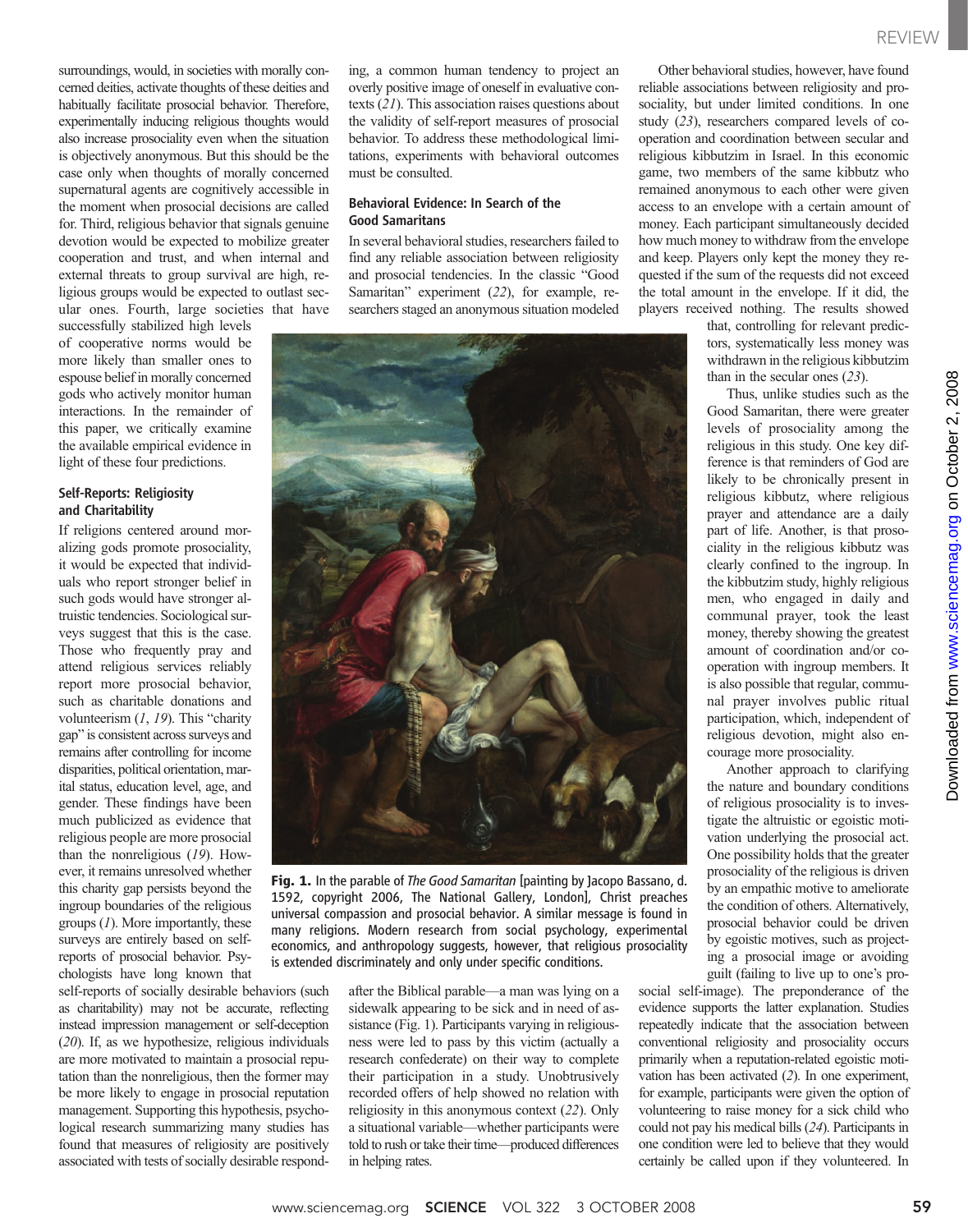another, participants could volunteer although told that they were unlikely to be called upon. In the latter condition, participants could reap the social benefits of feeling (or appearing) helpful without the cost of the actual altruistic act. Only in the latter situation was a link between religiosity and volunteering evident. Many studies have corroborated that religiosity predicts prosocial behavior primarily when the prosocial act could promote a positive image for the participant, either in his or her own eyes or in the eyes of observers (2).

As insightful as these behavioral studies are, however, causal inference has been limited by their reliance on correlational designs. If religiosity is related to prosocial behavior under some contexts, it is possible that having a prosocial disposition causes one to be religious or that a third variable (such as dispositional empathy or being prone to guilt) causes both prosocial and

religious tendencies. Recent controlled experiments have addressed this limitation by experimentally inducing thoughts of supernatural agents and then measuring prosocial behavior.

#### Experimental Evidence: When Gods Are on Our Minds

In one such experiment (25), university students who were randomly assigned to a condition in which they were casually told that the ghost of a dead student had been spotted in the experimental room, cheated less on a rigged computer task. A different study conceptually replicated this effect temporary, unconscious activation of God concepts lowered rates of cheating (26). Moreover, among those in the control condition, religiosity as an individual difference measure did not predict levels of cheating. In another experiment, children were explicitly instructed not to look inside a box, and then left alone in the room with it (25). Those who were previously told that a fictional supernatural agent— Princess Alice—was watching were

significantly less likely to peek inside the forbidden box.

We have proposed that the cultural spread of religious prosociality may have promoted stable levels of cooperation in large groups, where reputational and reciprocity incentives are insufficient. If so, then reminders of God may not only reduce cheating, but may also increase generosity toward strangers as much as reminders of secular institutions promoting prosocial behavior. These hypotheses were supported in two anonymous economic game experiments, one with a sample of university students and another with nonstudent adults (27) (Fig. 2).

Thoughts of God, activated without conscious awareness (28), thus caused greater generosity between anonymous strangers. One explanation for this finding is that the imagined presence of a morally concerned supernatural watcher reduced the anonymity of the situation and heightened prosocial reputational concerns, thereby increasing prosocial behavior. Alternatively, it is possible that thoughts of God and thoughts of charity or benevolence are cognitively associated; thus, priming the former concept increased behavioral tendencies consistent with the latter (27). This explanation, however, begs the question as to why God concepts are mentally associated with charity in the first place. These alternative explanations await further experimental investigation. In either case, the effect occurred only to the extent that thoughts of a morally concerned divine agent were activated in the moment of decision-making. Self-reported belief in God or self-reported



Fig. 2. Implicit activation of God concepts, relative to a neutral prime, increased offers in the one-shot, anonymous Dictator Game,  $t(48) = 2.47$ ,  $P =$ 0.02, SE = 0.81,  $d = 0.71$ . (27). Priming secular concepts indicating moral authority had a similar effect,  $t(48) = 2.29$ ,  $P = 0.03$ ,  $SE = 0.82$ ,  $d = 0.67$ . The results showed not only a quantitative increase in generosity, but also a qualitative shift in social norms. In the control group, the modal response was selfishness, a plurality of players pocketed all \$10. In the God group, the mode shifted to fairness, a plurality of players split the money evenly ( $N = 75$ ). It remains to be seen, however, whether these effects would occur if the recipient was clearly marked as an outgroup member.

religious devotion was, as has been found before, not a reliable predictor of generous behavior in anonymous settings.

#### Religious Prosociality, Costly Signaling, and Trust

In the absence of reputational information about a stranger's prosocial inclinations, outward evidence of sincere belief in the same or similar morally concerned gods may serve as a reliable cooperative signal. But a signal is only reliable to the extent that it is difficult to fake by potential freeloaders. Because professions of religious belief can be easily faked, theorists of religion have

recognized that evolutionary pressures must have favored costly religious commitment, such as ritual participation and various restrictions on behavior, diet, and life-style, that validates the sincerity of otherwise unobservable religious belief (5, 29). However, for costly signals to evolve as a stable strategy, religious behaviors ought to be more costly for cooperators than for freeloaders, and variation in costliness should predict degree of intragroup trust and cooperation. Mathematical models question the possibility that costly signaling as an individual fitness-maximizing strategy extends to nondyadic collective cooperation as in the case of religion  $(9, 10)$ , and models of costly signaling applied to religious behavior, with or without cultural group selection, are currently in their infancy (30). Nevertheless, qualitative and quantitative evidence is emerging, that, although not yet definitive, addresses parts of these predictions.

Attitudinal surveys show that religious individuals are perceived to be more trustworthy and more cooperative (31). From behavioral evidence, ethnographic examples such as the spread of Islam in Africa, which preceded the flourishing of wide-scale trade among Muslim converts (32), and the trade networks of Medieval Jewish Maghrebi merchants (33) are consistent with this idea. Costly commitment to the same supernatural deity may have lowered monitoring costs and fostered cooperation in communities spread across geographic and even ethnic boundaries. However, it is disputable whether membership in these religious groups was costlier than commitment to local deities or whether costliness was directly associated with greater intragroup trust; therefore, the ethnographic data are open to other interpretations, for example, that religious conversions led to greater access to preestablished trade networks along these religious lines.

To address these limitations, quantitative analyses are needed. Sociological analyses are consistent

with the idea that religious groups imposing more costly requirements have members who are more committed. Controlling for relevant sociodemographic variables, "strict" Protestant (e.g., Mormon) and Jewish denominations (Orthodox) show higher levels of church and synagogue attendance and more monetary contributions to their religious communities (despite lower average income levels) than less strict ones (Methodist and Reform, respectively) (30). However, these findings do not demonstrate that strictness predicts community survival and growth. One systematic attempt to do so examined religious and secular communes in 19th-century America, whose survival de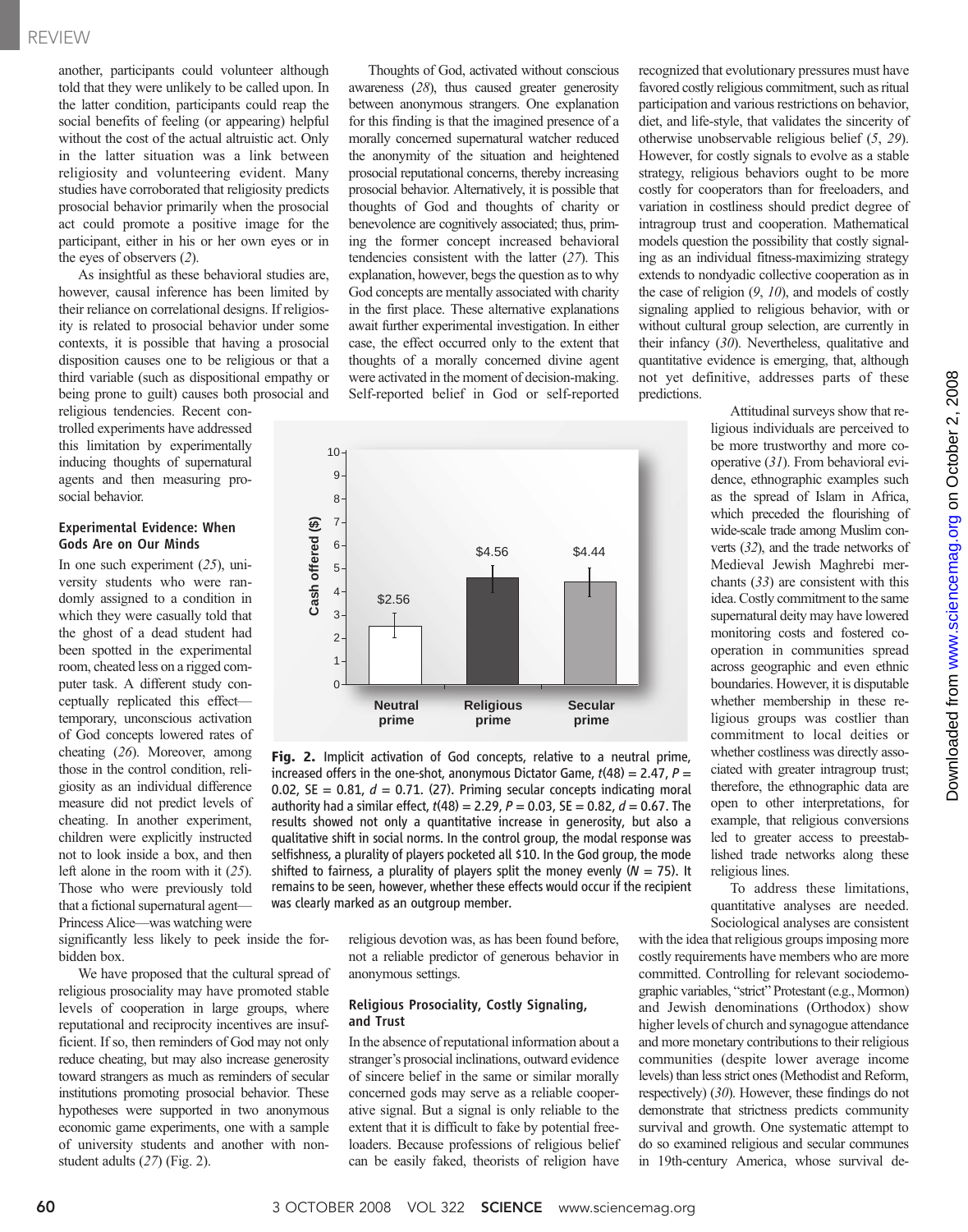pended upon solving the collective action problem. Religious communes were found to outlast those motivated by secular ideologies, such as socialism (Fig. 3) (29). A further quantitative analysis of 83 of these religious and secular communes (34) for which more detailed records are available found that religious communes imposed more than twice as many costly requirements (including food taboos and fasts, constraints on material possessions, marriage, sex, and communication with the outside world) than secular ones. This difference emerged for each of the 22 categories of costly requirements examined. Importantly for costly religious signaling, the number of costly requirements predicted religious commune longevity  $(R^2 =$ 0.38) after the study controlled for population size and income and the year the commune was founded, although the number of costly requirements did not predict longevity for secular communes. Finally, religious ideology was no longer a predictor of commune longevity, once

the number of costly requirements was statistically controlled, which suggests that the survival advantage of religious communes was due to the greater costly commitment of their members, rather than other aspects of religious ideology. However, these findings are correlational, making causal conclusions premature. They collectively imply, but do not definitively demonstrate, that the greater longevity of religious communes with costlier requirements was due to greater intragroup cooperation and trust levels, which have not been measured directly. These results also imply that greater costly commitment is at best a partial explanation as to why religious communes outlasted secular ones. Other aspects of religion that might promote greater community stability are open for investigation.

The few relevant laboratory studies corroborate that there is an empirical association between religion and trusting behavior. Trust can be operationalized as a costly investment in a person or entity, with the future expectation of return. In one well-researched laboratory game of trust (35), participants were randomly assigned to be a proposer (truster) or a responder (trustee). In the first step, the proposer decides how much money to forward to the responder, which gets multiplied. In the second step, the responder decides how much money to send back to the proposer. By transferring money to the responder, the proposer stands to gain, but only if the responder can be trusted to reciprocate. In a variation of this trust experiment (36), researchers measured individual differences in the religiosity of the proposer and the responder. In addition, in some trials, proposers knew about the level of religiosity of the



Fig. 3. Life expectancy of religious versus secular communes. An analysis of 200 religious and secular communes in 19th-century America (29), for every year of their life course, religious communes were about four times as likely to survive than their secular counterparts, log rank T statistic = 40.14, df = 1, P < 0.00001. This difference remained after statistically controlling for type of commune movement, year founded, and year at risk of dissolution (the last control assesses major historical trends that may independently impact commune dissolution). [Copyright 2003, reprinted from (29) with permission of Wiley-Liss, Inc., a subsidiary of John Wiley & Sons, Inc.]

responder in an anonymous context. Results indicated that more money was forwarded to responders perceived to be religious, and this was particularly true for religious proposers. Furthermore, religious responders were more likely to reciprocate the proposer's offer than less religious responders. These findings are consistent with the idea that outward evidence of religious devotion may engender more trust, although two issues remain unresolved: They do not show that costly religious behavior elicits more trust and cooperation than less costly behavior under controlled conditions, as required by costly signaling explanations of religion; or that members of religious groups that impose more costly requirements are more trusting and less likely to take advantage of others, particularly ingroup members, as would be expected from cultural group selection accounts.

The relation between religion and trust is, therefore, an area ripe for more research. Experimental studies and alternative mathematical models of costly religious behavior (either as a stable strategy characteristic of individuals or as a stable strategy that takes into account intergroup social competition) will place these theoretical predictions on firmer empirical ground. The existing evidence, however, suggests the possibility that religious belief, to the extent that it could be advertised with sincerity, may enhance within-group interpersonal trust, lower monitoring costs, and so further reinforce intragroup prosocial tendencies. Belief in morally concerned gods may stabilize prosocial norms even in the absence of social monitoring mechanisms. This, in turn, would be expected to expand

the reach of such norms, facilitating the emergence of larger cooperative communities which otherwise would be vulnerable to collapse. We examine this hypothesized association between moralizing gods and large group size next.

#### Big Groups, Big Gods: Cross-Cultural Evidence

From large village settlements at the dawn of agriculture to modern metropolises today, human beings are capable of living in extraordinarily large cooperative groups. However, extrapolating from cross-species comparisons of neocortex size, it has been estimated that human group sizes cannot exceed 150 individuals before groups divide or collapse (37). Although this specific number has been disputed (38), and whereas some Pleistocene foragers possibly lived in large villages, it is apparent that the size of human settlements since the end of the Pleistocene far exceed the limitations that kin-based and reciprocity-based altruism place on group size.

Cultural evolution, driven by between-group competition for resources and habitats, has favored large groups. However, large groups, which until recently lacked institutionalized socialmonitoring mechanisms, are vulnerable to collapse because of high rates of freeloading (13). If unwavering and pervasive belief in moralizing gods buffered against such freeloading, then belief in such gods should be more likely in larger human groups where the threat of freeloading is most acute. Because there is considerable variability in the cultural distribution of morally concerned deities, researchers could measure whether this variability correlates with group size across cultures. In a quantitative cross-cultural analysis of the 186 societies in the Standard Cross-Cultural Sample, this prediction was confirmed. The larger the group size, the more likely the group culturally sanctioned deities who are directly concerned about human morality (39). Although most cultures in the world do not promote morally concerned deities, those that do tend to have disproportionately larger populations. As a consequence, the majority of religious adherents in the world worship moralizing gods.

One alternative explanation is that Christian and Muslim missionary activity may have caused both more belief in the moralizing Abrahamic God and may have favored larger group size. Another, is that because large societies are more socially stratified, belief in moralizing gods serves to preserve political and economic inequality. However, although missionized societies and caste-stratified societies were indeed more likely to endorse a moralizing God, the association between large group size and the prevalence of